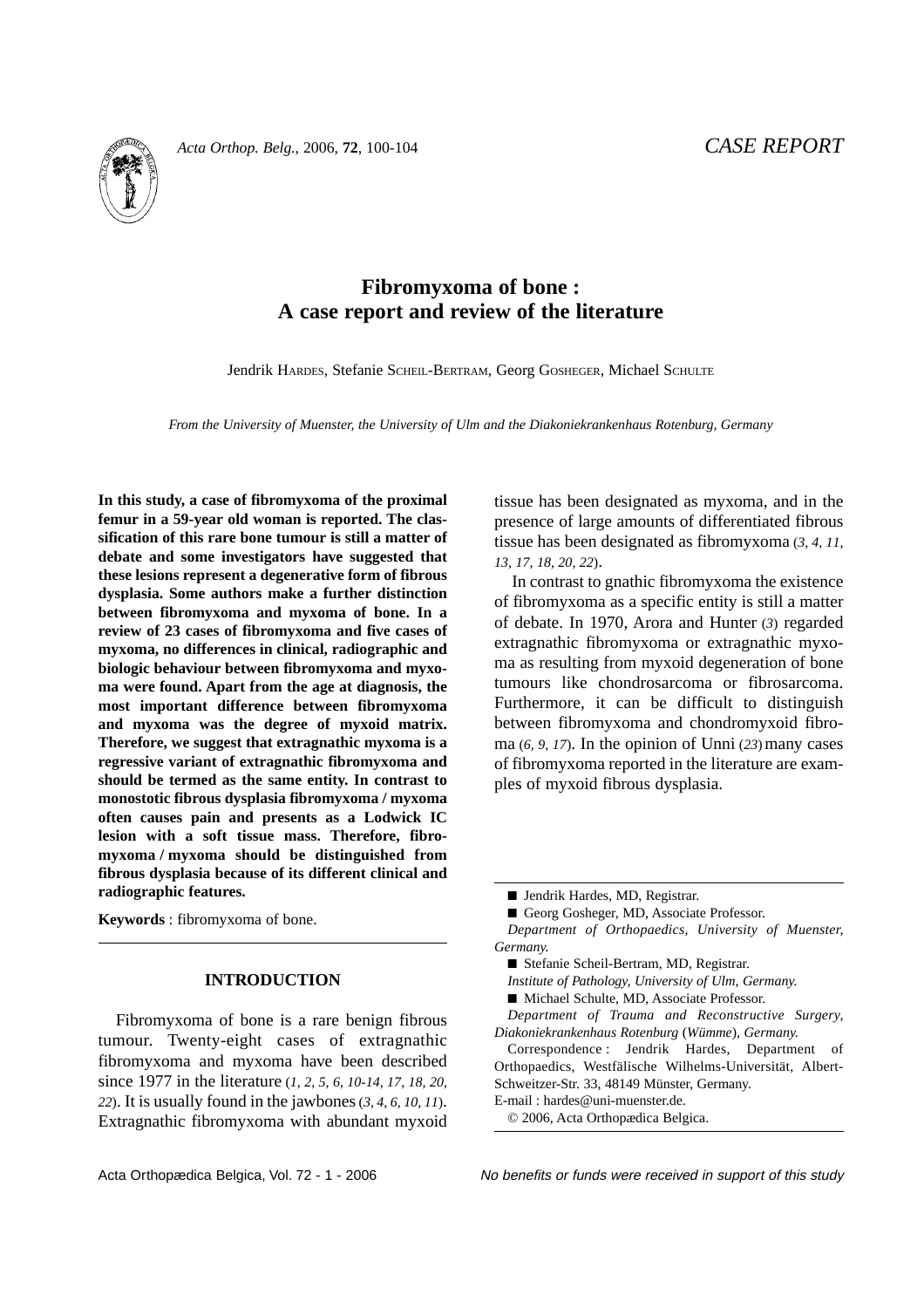Certainly, the rare occurrence of this fibrous tumour is a reason for difficulties in classifying fibromyxoma as a specific entity and to distinguish it from other tumours containing myxoid tissue. The aim of the current study was to determine possible clinical, radiological, histopathological and biological differences between fibromyxoma and myxoma of bone. Furthermore, clinical, radiological and histopathological differences between fibromyxoma / myxoma and other fibrous lesions of bone – especially fibrous dysplasia – are pointed out in a literature review.

### **CASE REPORT**

A 59-year-old woman was admitted to our department with a 6-month history of progressive pain about her left trochanter. First, the pain occurred mainly while walking, but in the last few months it was also present at rest. The range of motion of the left hip was not limited. Clinical examination revealed tenderness over the greater trochanter. Medical history revealed no symptoms of polyostotic fibrous dysplasia.

Radiographs showed an osteolytic lesion of approximately 5.5 cm in diameter with a surrounding osteosclerotic rim involving the medullary cavity of the lateral neck of the femur and the greater trochanter (Lodwick (*16*) Grade IA) (fig 1). On computed tomography scans there were no signs of cortical destruction and / or periosteal reaction. On magnetic resonance imaging the lesion had a cystic appearance and Gadolinium application resulted in a moderate contrast enhancement (fig 2a-c). The fluorodeoxyglucose positron emission tomography revealed no elevated FDG-uptake (tumour to background ratio, 1.0). Taking all data together, we expected a benign lesion in nature. Therefore, we did a complete curettage of the lesion. The resulting defect was completely filled with autogenous corticocancellous bone and bovine spongiosa.

Histopathologically, the curettage showed a tumour composed of fibrous tissue with a variable myxoid stroma of low cellularity without a lobular architecture or a chondroid matrix. The tumour had an alcian blue-positive matrix. The fibrous tissue



*Fig. 1.* — Radiograph of the left hip showing a well marginated osteolytic lesion with a sclerotic rim involving the medullary cavity of the lateral neck of the femur and the trochanter major.

was reactive for vimentin and negative for S-100 protein. The proliferation index (Ki-67 index) was  $<$  1%. The diagnosis was fibromyxoma (fig 3).

On follow-up examination 30 months after surgery, there was no evidence of recurrence (fig 4) or bone resorption and the patient was free of pain.

### **DISCUSSION**

The pathologic classification of fibrous bone lesions remains difficult (*17*). The existence of extragnathic fibromyxoma as a specific entity is still a matter of debate (*3, 11*). Particularly, the differentiation of fibromyxoma from fibrous dysplasia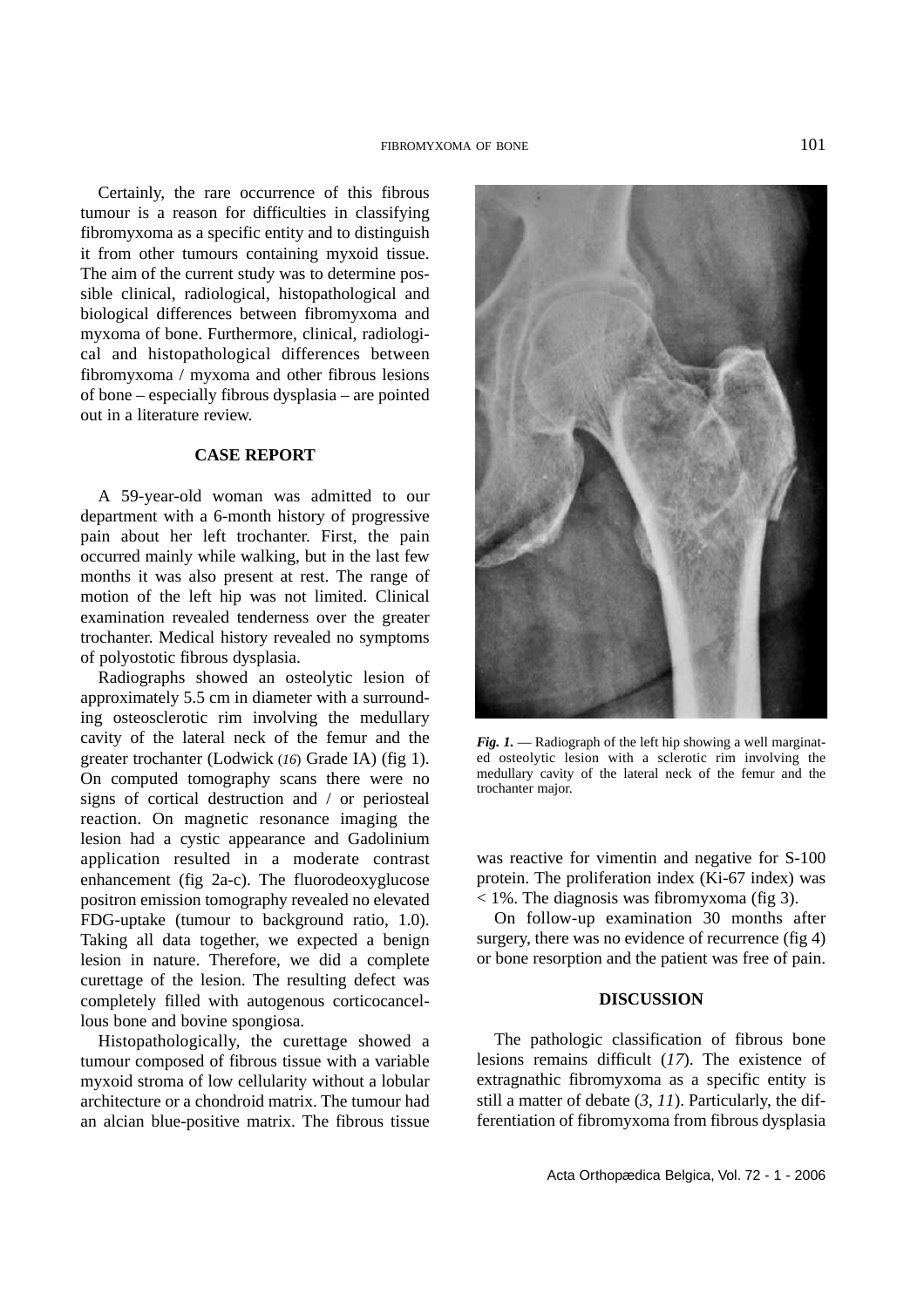

*Fig. 2.* — MRI of the lesion in the coronal plane. The T1-weighted image (a) shows a hypointense lesion. The T2-weighted image (b) shows a hyperintense lesion. The diagnosis of a bone cyst cannot be excluded. The moderate contrast enhancement after Gadolinium application (fat-saturated) (c) indicates that a solid lesion is present.



*Fig. 3.* — Morphology of fibromyxoma ( $\times$  290, H & E staining) shows a stroma with many spindle-shaped cells in between a myxoid ground substance.

remains controversial (*23*). Some authors make a further distinction between fibromyxoma and myxoma of bone (*17, 18*). By reviewing the literature, possible differences or similarities between these entities should be worked out.

In the current study a case of an extragnathic fibromyxoma is reported. Since 1978, 23 cases of extragnathic fibromyxoma have been reported in

Acta Orthopædica Belgica, Vol. 72 - 1 - 2006

the literature (*1, 2, 5, 6, 10, 12-14, 17*). In these studies, the tumour affected 13 female and ten male patients observed between 2 to 68 years (median age at diagnosis : 33 years). Predilection sites were the metaphyses of the long bones. The most common reported sites were the proximal femur (30.4%) and the proximal tibia (30.4%). A location in flat bones was less common (*12, 14*). Pain was present in in 82.6% of cases and was the most common symptom in fibromyxoma. In contrast, pain in monostotic fibrous dysplasia is rare (*8*).

Also in these studies the radiological feature of fibromyxoma was always a lytic lesion (*1, 5, 12, 17*). Often, fibromyxoma appeared like in the current case as a central, well defined osteolytic lesion, which was not locally aggressive and had a surrounding sclerosis without signs of malignancy (Lodwick (*16*) Grade IA) (*4, 10, 12, 17*). Sometimes the tumour presented radiographically as a malignant lesion with ill-defined margins and interruption of the cortex (Lodwick IC), with extension into the soft tissue (*1, 2, 5, 14*). Because of the variable radiologic features of fibromyxoma, there are various differential diagnoses of benign and malignant lesions such as fibrous dysplasia, chondromyxoid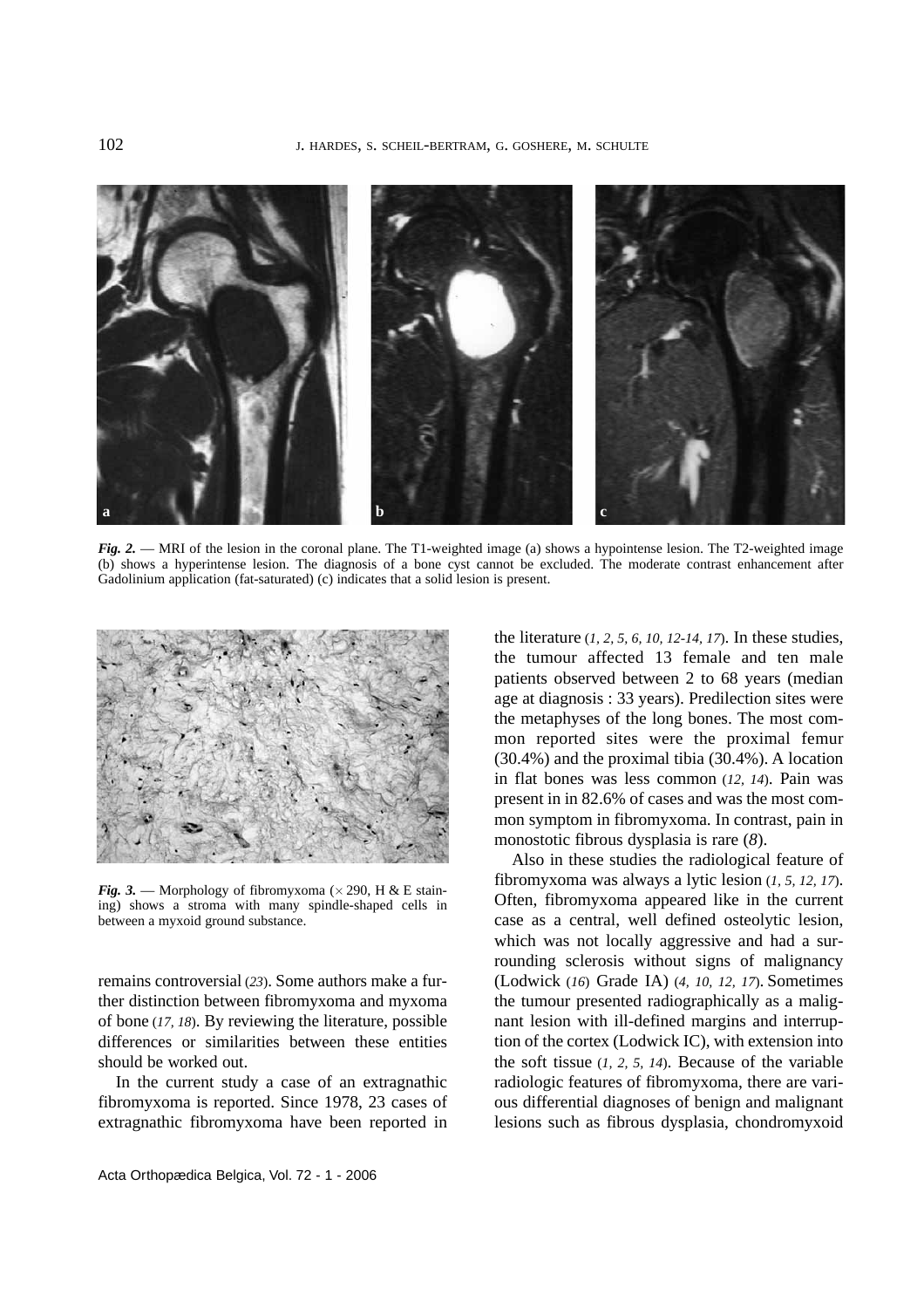

*Fig. 4.* — Radiograph of the left hip showing a good osseointegration of the autologous cancellous bone 30 months postoperatively.

fibroma, bone ganglion cyst, solitary bone cyst, aneurysmal bone cyst, giant cell tumour, low-grade chondrosarcoma or plasmocytoma (*2, 10, 14, 17*).

In contrast to fibromyxoma with a variable radiographic feature, monostotic fibrous dysplasia mostly presents radiologically as a Lodwick IA (*16*) lesion without a soft tissue mass (*8*). In fibromyxoma and myxoma, a usually slow-growing extraosseous mass has been reported in 30.4% of patients (*1, 5, 6, 12-14*). Furthermore, in the current case, in MRI scans the lesion was suggestive of a cystic lesion with homogenous high-signal intensity on T2-weighted images without signs of a solid tumour component. Therefore, fibrous dysplasia was unlikely. In the literature, cystic degeneration of fibrous dysplasia is reportedly rare, but in these cases pathology findings showed that more than 90% of the lesion was cystic (*19*). Compared with this, in the current case no serous fluid was found.

According to the literature, macroscopically fibromyxoma is a grey to white, firm to gelatinous lesion with varying amounts of calcification (*1, 2, 5, 13*). In general, as in the current case, fibromyxoma consisted histologically of a mixed myxoid and fibrous stroma. In the stroma were many stellate or spindle-shaped cells (fig 3). Histologically, the curetted material was examined completely. Other tumours with myxoid tissue, especially chondromyxoid fibroma and also other tumours such as chondroma, chondrosarcoma, fibroma, fibrosarcoma, bone ganglion, or fibrous dysplasia could be excluded (*2, 4, 6, 18*).

Some authors have suggested that extragnathic fibromyxoma bears certain similarities to chondromyxoid fibroma. In general, patients with chondromyxoid fibroma are younger (second and third decades) than patients with fibromyxoma (median age at diagnosis : 40 years) (*7, 17, 23*). Chondromyxoid fibroma is located in the tibia in approximately 30% of patients (*7, 23*). In contrast to fibromyxoma, a localisation in the proximal femur is uncommon (*7*). Unni (*23*) reported a definite male predilection in chondromyxoid fibroma, whereas in fibromyxoma no gender predominance was found. Histologically, fibromyxoma contained no chondroid structures with slight lobulation (*2, 18*).

We did not diagnose myxoma in the current patient. Myxoma of extragnathic bones was first described by Stout (*21*) in 1948. So far, only five cases of extragnathic myxoma have been described (*18, 20, 22*). In a large series of 11,000 bone lesions, the Mayo Clinic reported three myxomas of extragnathic bones, which were all located in the femur (*18*). Two other myxomas were found in the distal humerus and in the proximal tibia, respectively (*20, 22*).

Myxoma bears many similarities to fibromyxoma. The clinical and radiographic presentations of myxoma do not differ from fibromyxoma. Myxoma and fibromyxoma are benign lesions without the potential to metastasise (*18, 20, 22*). The most important difference between both tumours